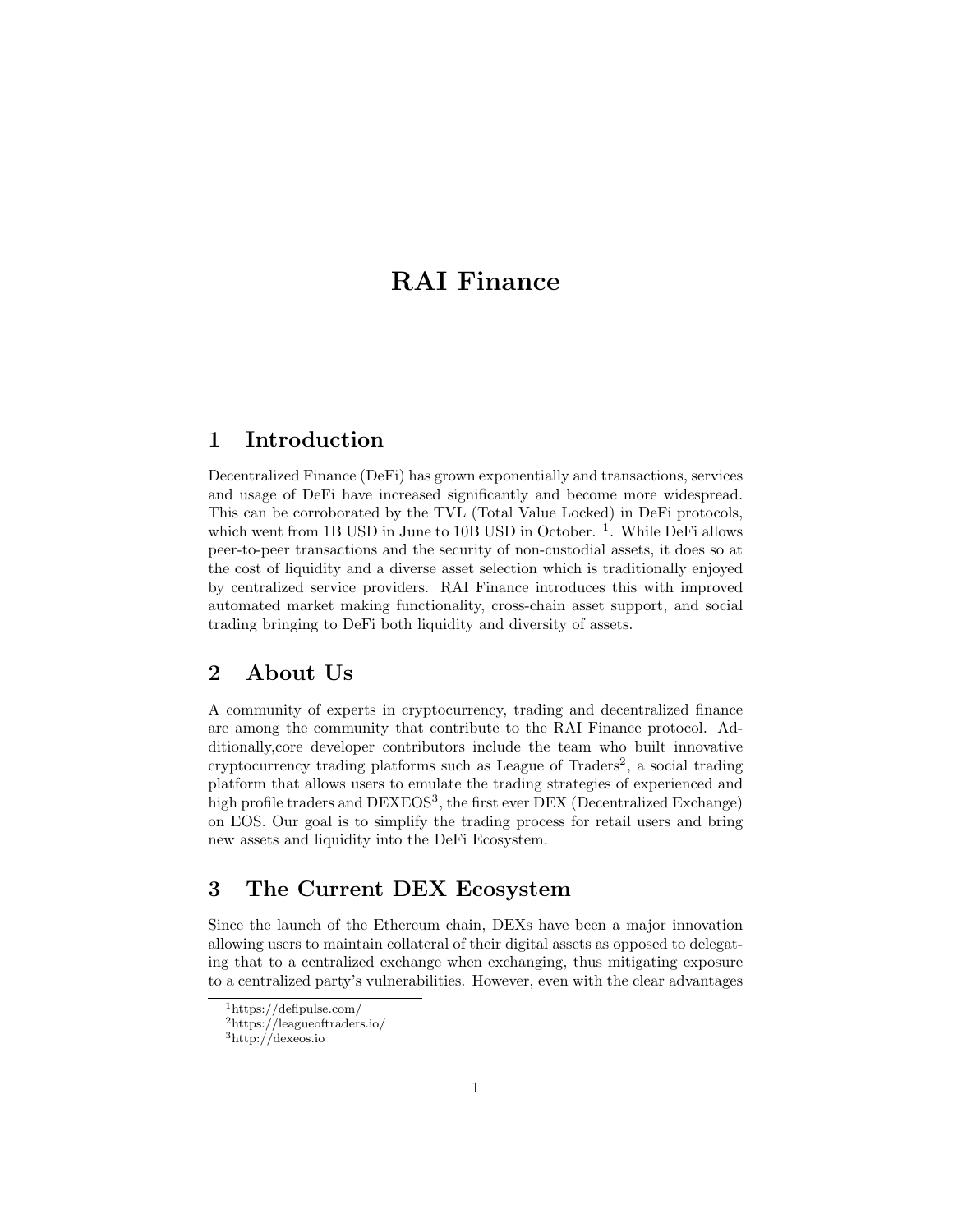and lessons from numerous devastating exploits of centralized financial services (eg. The Kucoin Hack of over \$250M USD), DeFi applications still struggle to onboard the masses keeping it far from competing with, let alone expanding its impact to the realm of traditional finance. All the while centralized platforms hold the majority of the trading volume and asset generation.

#### 3.1 Unsustainable Network Fees

Gas fees on Ethereum have skyrocketed throughout the past several months with the increasing on-chain transaction volume, pricing out retail's small value transactions. This can be seen with a transaction costing an average of \$3-4 and up to \$15 on Uniswap during periods of high on-chain volume, and more intricate automated market-making (AMM) algorithm based exchanges like Balancer costing even more. This could lead to a situation where no new participants enter the DeFi space since they are priced out. To reach a level of ease and adoption that rivals the traditional finance system, DeFi applications need to handle a similar volume of transactions while keeping fees low. While many solutions have been offered for helping Ethereum scale and handle transactions during periods of high volume, none have come to fruition as of yet.

#### 3.2 Dependent on Single Base Layer Protocol

The vast majority of the activities in DeFi, and locked DeFi assets are found in one main chain, Ethereum. This poses a major problem since the Ethereum blockchain cannot handle the multitude of transactions that stem from these DeFi applications. The Ethereum network has often been congested and gas fees have skyrocketed as a result of the explosive growth of these DeFi applications, as explained in the previous sections. Furthermore, with the possibility of flash loans, more and more attacks are being conducted on vulnerable contracts (eg. Eminence  $4$ ), leading to a loss of faith in DeFi applications.

#### 3.3 Lack of Diversity Among Asset Types

The types of assets supported by blockchains are limited to the parameters defined by the current protocols. ERC20 tokens and single-chain transactions are the main supported option when it comes to Ethereum based DEXs. An example of this can be seen with Maker, Compound, Curve and Aave having several billion dollars locked in their smart contracts yet only supporting vanilla ERC20 assets. DeFi is still far from the numerous financial products and services that are found in the traditional market. As additional blockchain-based asset classes continue to emerge, improved liquidity and markets will be needed to flourish them. While ETH-bridges from other chains might allow the tokenization of other assets, challenges remain with respect to the scalability of these proposed ideas.

<sup>4</sup>https://cryptotips.eu/en/news/bizarre-15-million-eminence-hack-an-unfinished-projectby-andre-cronje/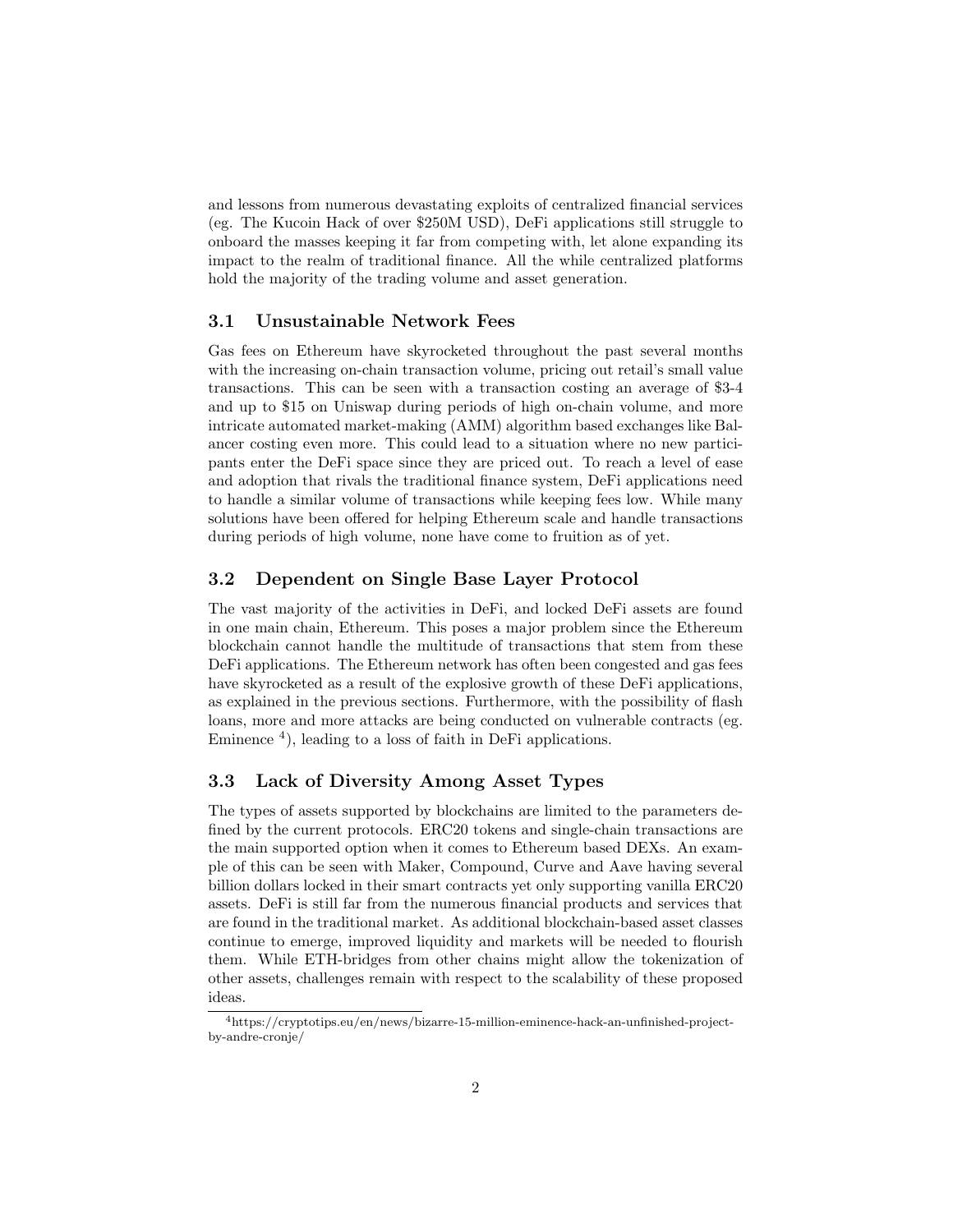### 4 RAI Finance Protocol

RAI Finance is a decentralized finance protocol that provides a social trading system, aggregated swap on multiple blockchains. It is a protocol designed to provide a wider range of assets, a higher amount of liquidity, and a variety of financial access for the DeFi ecosystem. When combined with cross-chain compatibility this feature set provides decentralized financing with new assets and more liquidity, eliminating fragmentation across the existing DeFi ecosystem.

#### 4.1 Cross-chain Asset Capability

In order to reach a wider variety of asset types, RAI Finance will be able to integrate with various blockchains like Polkadot, Polygon and other blockchains making it fully cross chain. Interoperability differentiates RAI Finance from many other popular liquidity protocols running on Ethereum and limited only to ERC20 tokens. Furthermore, as RAI Finance evolves, its EVM compatible smart contract capability allows for the integration of unique assets and nonfungible tokens (NFTs).

#### 4.2 Automated Market-Making Variability

RAI Finance liquidity pools can manage a variety of automated market-making (AMM) services to provide liquidity to different digital markets, with the objective being to choose automated market-making algorithms to maximize revenue for different asset pairs. It has been proven that the same market-making techniques, such as product rule, perform well for mean-reversion assets and correlated pairings, but they do not perform well for uncorrelated and inverse correlated pairings.

#### 4.3 Constant Function Market-Makers

Constant Function Market-Makers(CFMM) have obtained popularity in DeFi markets and, as a result, There have been various CFMMs implemented in DeFi liquidity protocols such as Uniswap, Balancer, and Curve. We give a brief introduction here. For a two-sided pool with reserve asset quantities  $x$  and  $y$ , we fix a function  $f(.,.)$  and a constant k

$$
f(x, y) = k \tag{1}
$$

For constant-product pools with equal weights, we have:

$$
f(x, y) = xy \tag{2}
$$

For Balancer pools with two assets, it is possible to adjust weights for the reserve assets:

$$
f(x,y) = x^a y^b \tag{3}
$$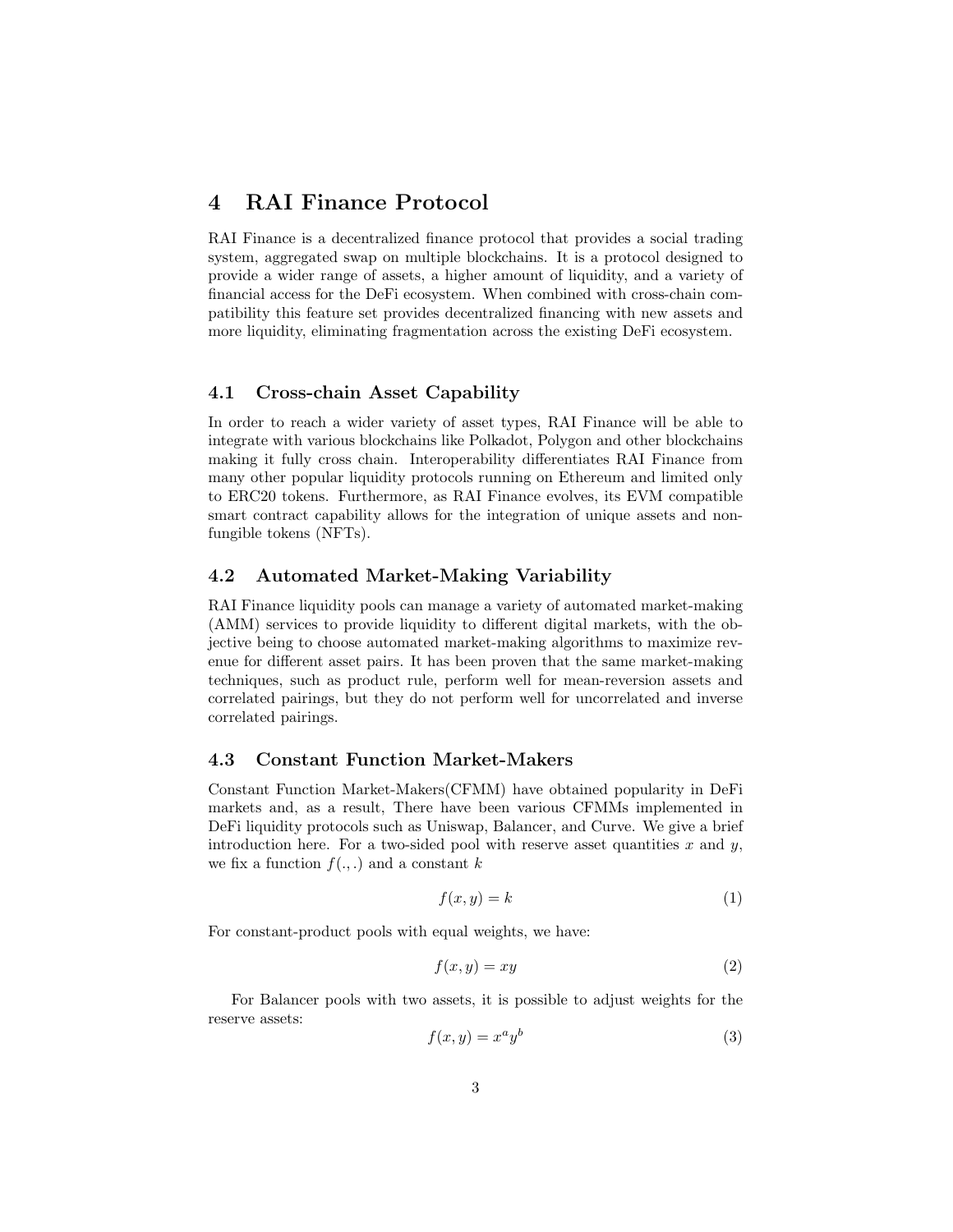For Curve pools with a basket of  $n$  assets, each with reserve amounts  $x_i$ , let  $S = \sum x_i$  and  $P = \Pi x_i$ . We have:

$$
\alpha \delta^{n-1} S + P = \alpha \delta^n + \left(\frac{\delta}{n}\right)^n \tag{4}
$$

In essence, to simplify the above expression, we can write the following:

$$
f(S) + g(P) = k \tag{5}
$$

Here functions f and g are chosen specifically tuned to the properties we want for our AMM. Protocols like Curve and Shell use combinations of these rules to offer unique AMM algorithms for different use-cases. In particular, Curve has proved to be incredibly effective for stablecoin swaps with extremely low slippage ( 0.5%). Hypertuning AMM parameters described above, as well as changing not just functions of S and P. In general, we can have infinitely many functions:

$$
f(x_1, \ldots, x_n) = k \tag{6}
$$

One interesting alternative would be to have the function f be chosen from a family of functions  $F = f_i, F : i \to f_i$  where i captures the properties of the basket of assets in some way. For example, for stablecoins whose volatility (over the past 3 months, say) is low, we can have a function like Curve. On the other hand, we can have a more sensitive function such that the following holds:

$$
f_i \propto \sigma_i \tag{7}
$$

Where  $\sigma_i$  is a measure of the variance of the assets parameterized by i. For example, we can set:

$$
\sigma_i = \max(Var(x_1), ..., Var(x_n))
$$
\n(8)

This allows the slippage to be sensitive to the volatility of the underlying assets in the pool.

#### 4.4 Logarithmic Market Scoring Rule (LMSR)

Introduced first by Hanson in the late 90s/early 2000, the LMSR gives a scoring rule for prediction markets. The idea was to elicit information from participants and adjust scores/weights for assets accordingly. Scoring rules have a longer history, however, going back to the early 1900s. Here we introduce a few basic scoring rules:

$$
Brier/Quadratic: Q(r, i) = 2r_i - \sum r_j^2
$$
 (9)

Another interesting scoring rule is the spherical scoring rule:

$$
S(r,i) = \frac{r_i}{||r||} \tag{10}
$$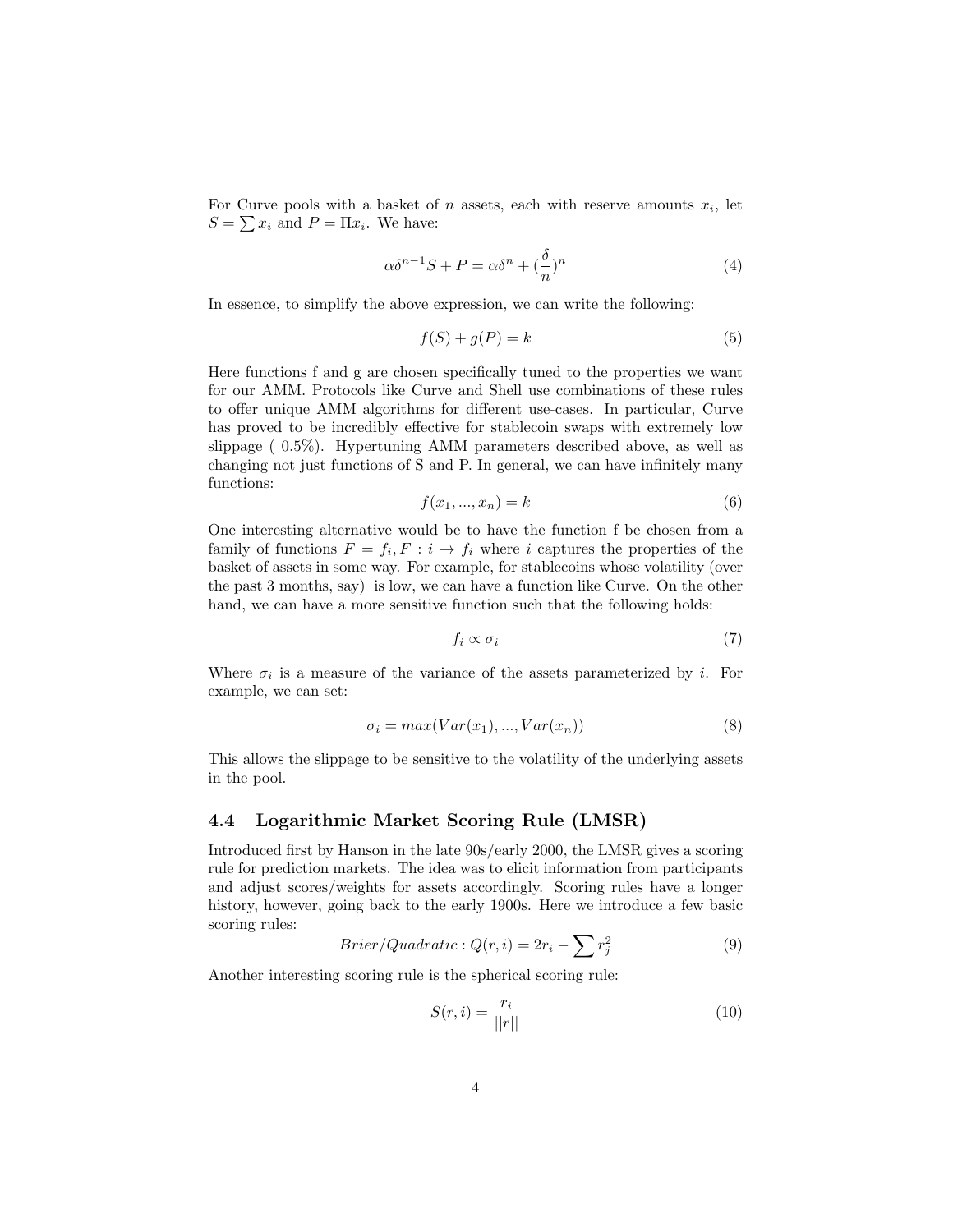The logarithmic scoring rule offered by Hanson is:

$$
L(r,i) = ln(r_i) \tag{11}
$$

The logarithmic cost function is given as:

$$
C(q_1, ..., q_n) = bln(e^{\frac{q_1}{b}} + ... + e^{\frac{q_n}{b}})
$$
\n(12)

In a pool with two assets (1 and 2), the corresponding price function (for asset 1, say) for the LMSR above would be:

$$
p(1) = \lim_{\Delta q_1 \to 0} \frac{C(q_1 + \Delta q_1, q_2) - C(q_1, q_2)}{\Delta q_1}
$$
  
= 
$$
\frac{e^{\frac{q_1}{b}}}{e^{\frac{q_1}{b}} + e^{\frac{q_2}{b}}}
$$
(13)

In fact, Hanson showed that any proper scoring rule can be converted into a market maker. A scoring rule is proper if the highest expected reward is obtained by reporting the true probability distribution. RAI Fiannce will tune its market maker functions to be sensitive to the assets in any specific pool. In addition, the function can be chosen across a large set of functions that satisfy the conditions for a scoring rule.

Different algorithms are more suitable because specific assets contain different assumptions about the price relationship between the assets being quoted. The goal of the RAI Finance protocol is to provide an AMM optimized for the different relationships between asset pairs. Algorithm flexibility is essential to maximize profits and minimize the risk of liquidity providers while securing more assets for users to trade efficiently

### 5 Social Trading

RAI Finance is designed to support the usage of unique assets that do not currently exist in the liquidity pools through socialized trading. The RAI Finance protocol implements self-balancing token sets where users are able to follow a trader's performance/strategy on RAI Finance so that everyone can easily access and interact with these traders. As an example, consider a strategy by a trader that starts with USD and buys ETH when the ETH/BTC ratio is  $< 0.025$  and sells ETH when the ETH/BTC ratio is  $> 0.035$ . The values of the ratio are obtained via oracle access. A RAI user can follow the performance of this strategy through a vault that uses an AMM to swap between ETH and USD depending on the conditions of the strategy. The vault can be redeemed for the equivalent amount of USD if a user ever wants to withdraw their funds from the vault.